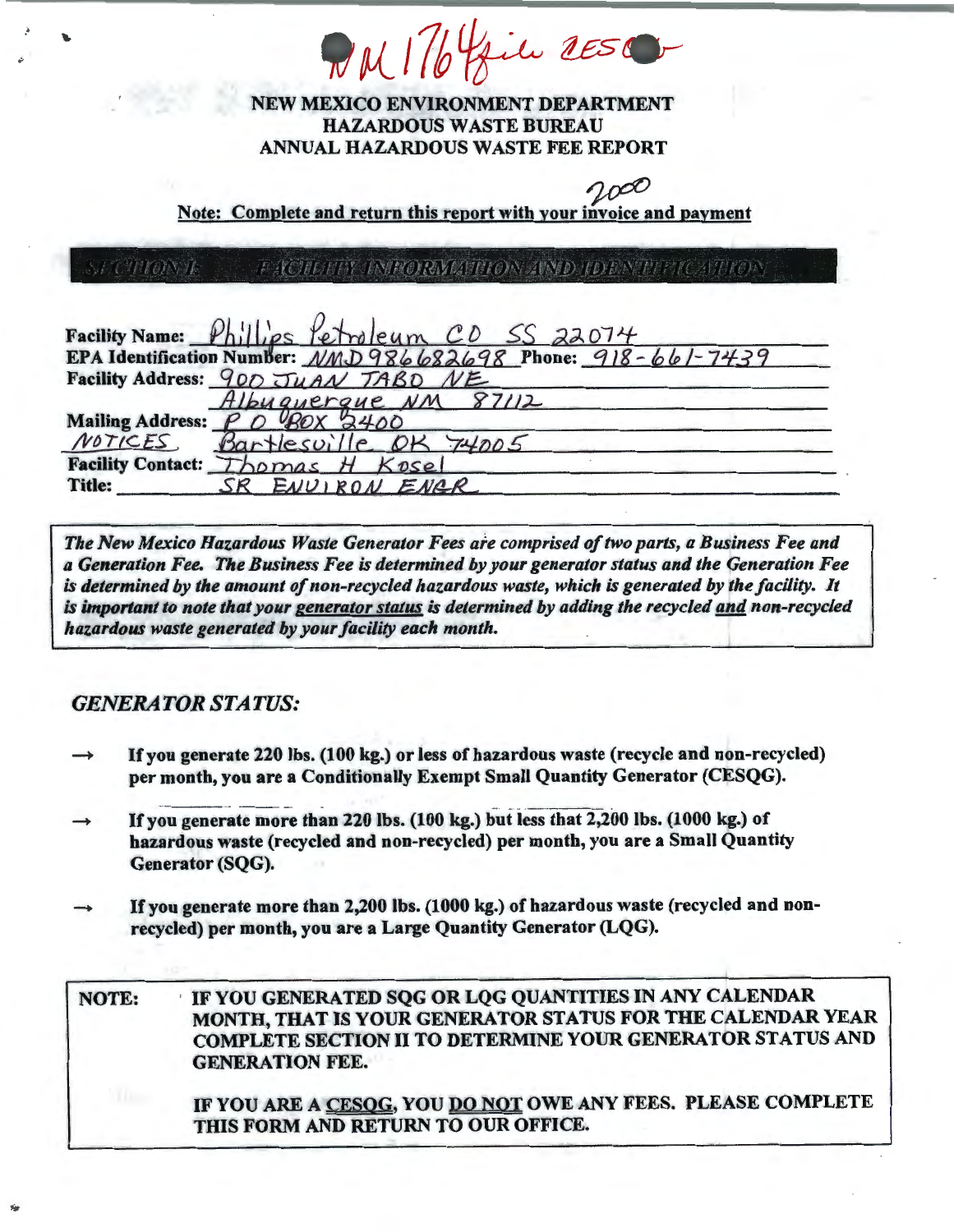#### ANNOAU GENERATION CARCULATIONS

To calculate the annual generation, use the schedule below. Enter the total amount of hazardous Waste generated per month and then subract the amount of recycled hazardous waste per month. The difference is the amount of non-recycled hazardous waste for which you owe a fee. 2000

| Month           | <b>Total Hazardous Waste</b> | <b>Recycled</b> | <b>Non-Recycled</b> |
|-----------------|------------------------------|-----------------|---------------------|
| <b>January</b>  |                              |                 |                     |
| February        |                              |                 |                     |
| <b>March</b>    |                              |                 |                     |
| <b>April</b>    |                              |                 |                     |
| <b>May</b>      |                              |                 | <b>DES</b>          |
| June            |                              |                 |                     |
| July            |                              |                 |                     |
| <b>August</b>   |                              |                 |                     |
| September       |                              |                 |                     |
| <b>October</b>  |                              |                 |                     |
| <b>November</b> |                              |                 |                     |
| <b>December</b> |                              |                 |                     |

# **TOTALS**

**SECHRONIE** 

### **ZENNEMI GENNERZTELONIFERS**

Small Quantity Generators shall pay the following fees based on the average monthly amount 1. of non-recycled hazardous waste generated.

Pounds per month

FEEL RAIL DUPLIC TO THE U.S.

Fee per year

Enter appropriate amount  $\Box$ 

Large Quantity Generators at a site shall pay the following fees for non-recycled hazardous waste generated for the reporting year, if both hazardous waste and hazardous wastewater were generated at the site, the generator must determine the amounts for each to calculate the fee. Use the following fee schedules for these calculations.

> \$.01 per pound of hazardous waste generated at the site. lbs. for the reporting year  $X \$ \$.01 =

\$.01 per ton for wastewater designated a hazardous waste solely because it exhibits a hazardous characteristic.  $-210$ 

tons for the reporting year X  $\$.01 =$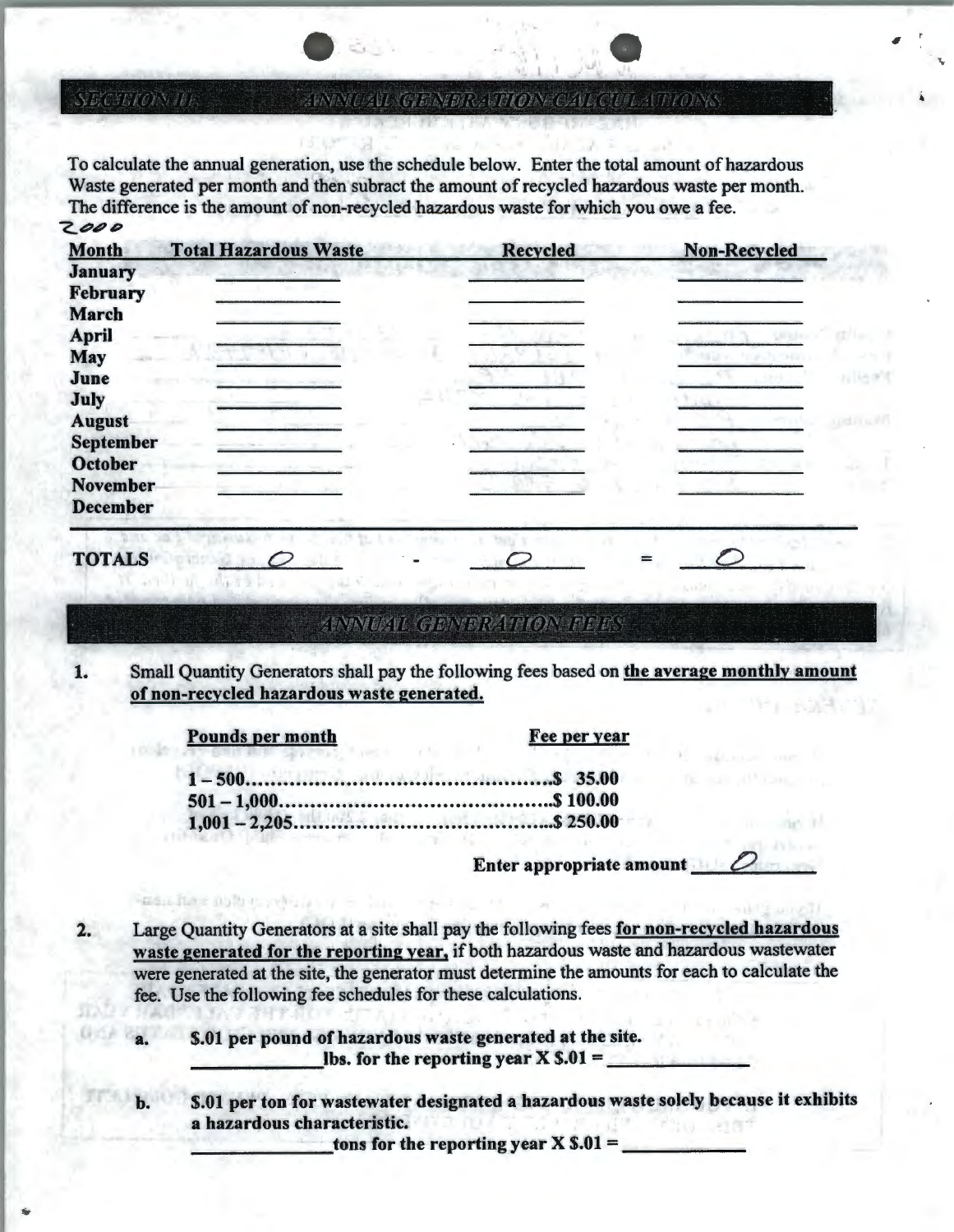CAP FEES: The aggregate amount of annual generation, imported waste compensating and business fees to be paid per person [as defined at 20 NMAC 4.3.107(B)(l2)] for any year based on this Part (20 NMAC4.3)shall be limited to :

*Example :If your facility is a treatment, storage and disposal facility and generates non-recyclable hazardous waste in amounts which will exceed a total fee greater than the amounts given in the above table, you only pay the CAP fee indicated.* 

**SECTION IV** 

 $\frac{1}{2}$ ,  $\frac{1}{2}$ ,  $\frac{1}{2}$ ,  $\frac{1}{2}$ ,  $\frac{1}{2}$ ,  $\frac{1}{2}$ ,  $\frac{1}{2}$ ,  $\frac{1}{2}$ ,  $\frac{1}{2}$ ,  $\frac{1}{2}$ ,  $\frac{1}{2}$ ,  $\frac{1}{2}$ ,  $\frac{1}{2}$ ,  $\frac{1}{2}$ ,  $\frac{1}{2}$ ,  $\frac{1}{2}$ ,  $\frac{1}{2}$ ,  $\frac{1}{2}$ ,  $\frac{1}{2}$ ,  $\frac{1}{2}$ ,

**PASY DUDIDINS** 

Based on the generator status determined from Section II, check the appropriate category for this facility and pay the appropriate Business Fee.

| <b>Conditional Exempt Small Quantity Generator S</b> | 0.00   |
|------------------------------------------------------|--------|
|                                                      | 200.00 |
|                                                      |        |

Fees owed for previous years are calculated the same as above and are then multiplied by 1%. This amount is multiplied by the number of months that fee is past due:

Calculated Fee x 1% x Number of months past due= Late Fee

Example: \$235 x .01 x 10 months= \$23.50

This late fee is added to the calculated fee and the administrative charge of \$100 for the total back fee owed for that year:

Calculated Fee + Late Fee +\$100= Total Past Due Fee

Example: \$253 + \$23.50 + \$100= \$358.50

If you are paying past due fees for multiple years, you pay the administrative charge one time only. The fees for each year are due on August 1<sup>st</sup> of the next year. Example: Fees for 1993 were due on August 1, 1994. Please calculate past due fees and enter them below: